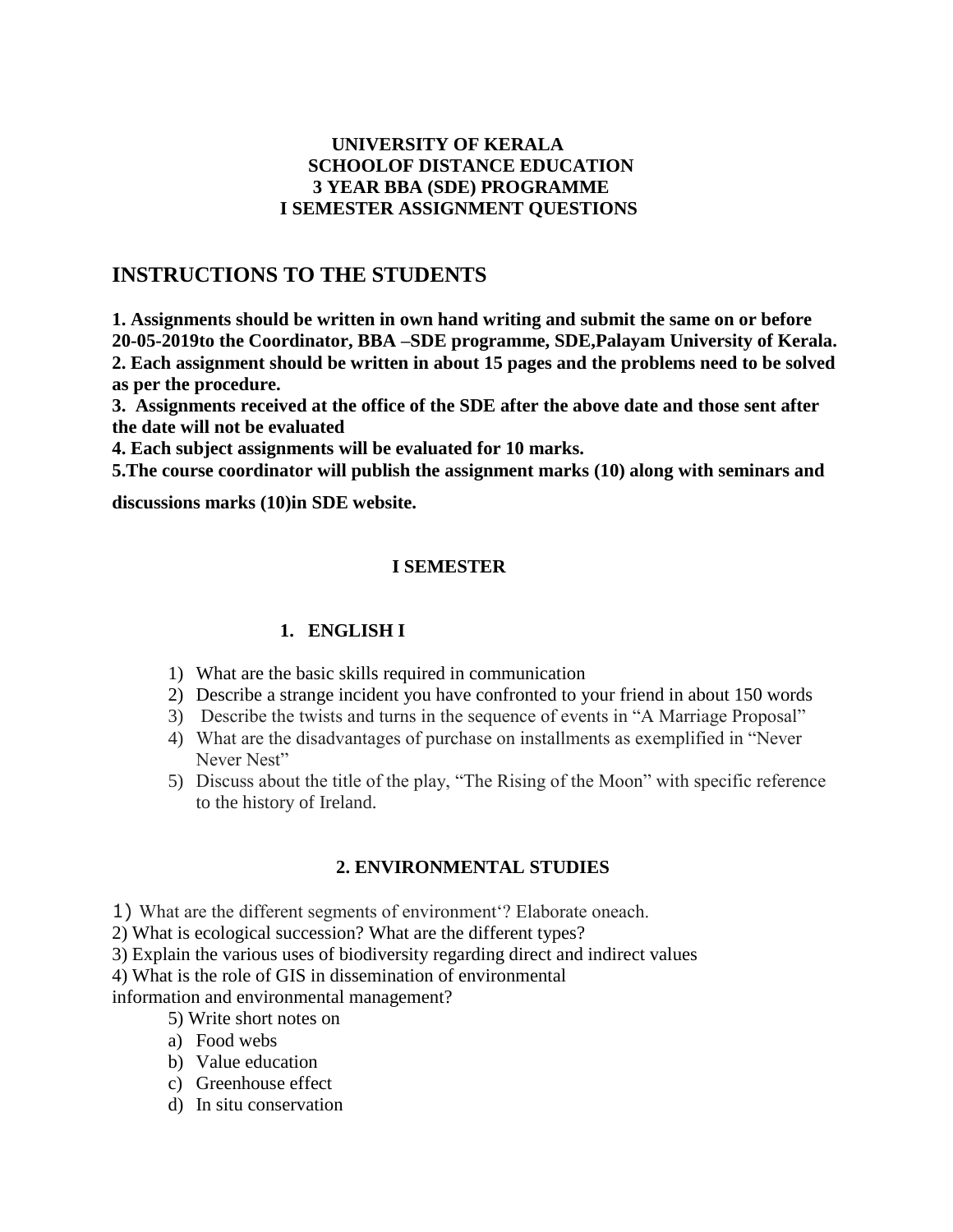### **3. FUNDAMENTALS OF MANAGEMENT**

- 1) Write short notes on
- a) Gangplank
- b) Manpower planning
- c) Delegation of authority
- d) Coordination
	- 2) Explain the steps in planning
	- 3) What is span of management? Explain the factors affecting it
	- 4) Compare and contrast Maslow"s need theory and McGregor"s theory
	- 5) Explain Hawthorne experiments

## **4.MANAGERIAL ECONOMICS**

- 1. Discuss briefly the chief characteristics of managerial economics
- 2. Discuss the managerial uses of break even analysis
- 3. Write short notes on a) CRR b) GDP c) CSO d) Cartel
- 4. Define pricing policy? What are the factors to be considered while making pricing decision?
- 5. Write short notes on
- a) Price discrimination
- b) Business cycle
- c) Cost plus pricing
- d) Oligopoly

## **5.FINANCIAL ACCOUNTING**

- 1) Explain the different types of shares that a Co. can issue
- 2) Explain the various accounting conventions used in accounting
- 3) Write short notes on
	- a) Trade discount
	- b) Partnership
	- c) Sweat equity shares

4 ) XYZ Ltd issued 10,000 equity shares of Rs.100 each at 10% discount. The net amount payable as follows:

On application Rs.20

On allotment Rs.30 (Rs.40 – discount Rs.10 )

On first call Rs.30

On final call Rs.10

A shareholder holding 200 shares did not pay final call. His shares Were forfeited. Out of these 150 shares were reissued to Ms.Raziya at Rs.75 per shares.

Give journal entries in the books of the company.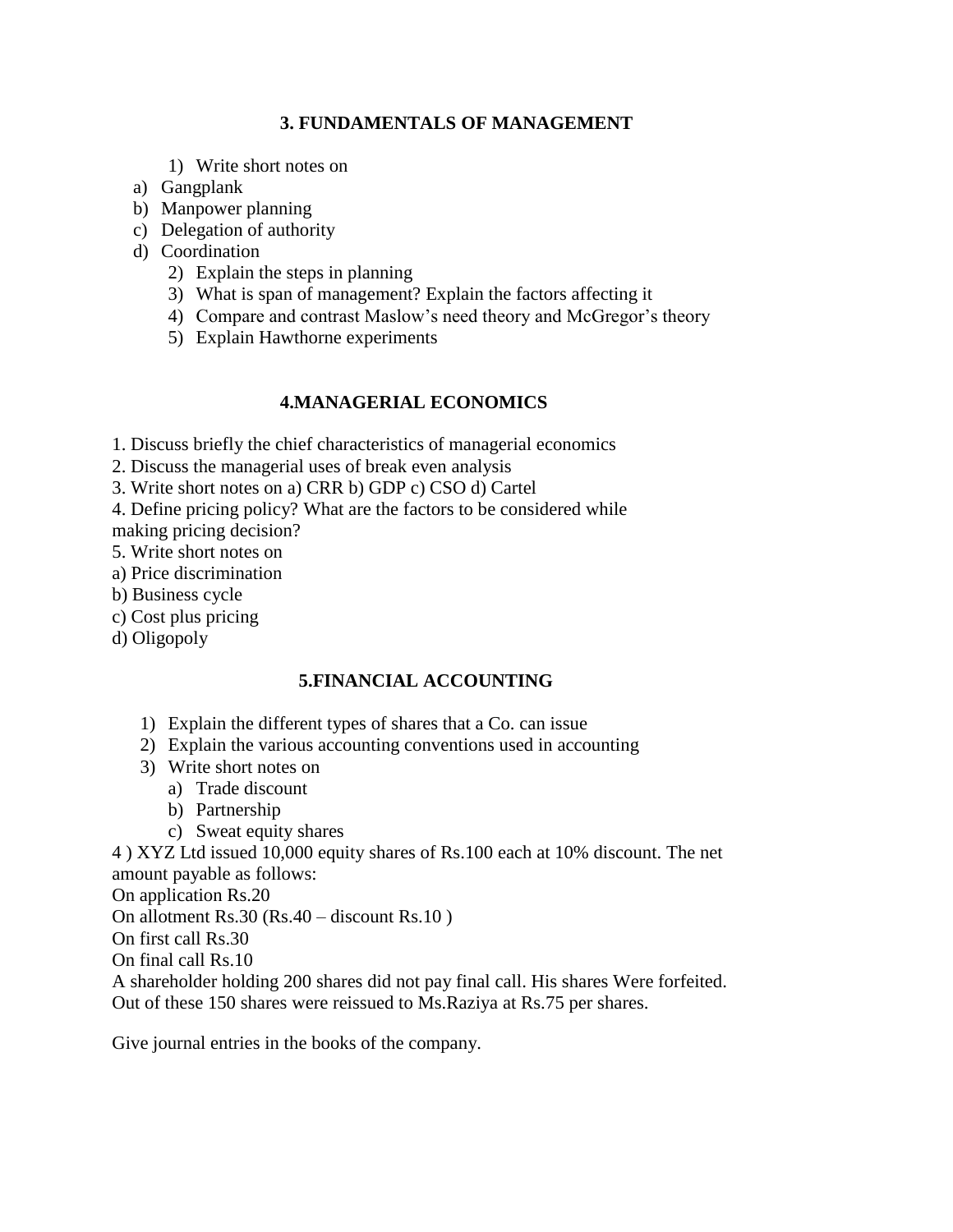5) Following is the trail balance of Mr.Raju as on  $31<sup>st</sup>$  march 2012. Prepare Trading and P/L account for the year ended  $31<sup>st</sup>$  march 2012 and a B/S as on that date

| Rs.    | Credit balances | Rs.    |
|--------|-----------------|--------|
| 14000  | sales           | 220000 |
| 126000 | capital         | 145600 |
| 50500  | creditors       | 20000  |
| 16000  | loan            | 15000  |
| 6050   |                 |        |
| 3050   |                 |        |
| 5200   |                 |        |
| 1320   |                 |        |
| 52000  |                 |        |
| 67000  |                 |        |
| 44000  |                 |        |
| 3350   |                 |        |
| 2600   |                 |        |
| 1930   |                 |        |
| 1020   |                 |        |
| 6580   |                 |        |
|        |                 |        |

#### 400600 400600

Closing stock as on 31-3-2012 Rs.20600 Adjustments

- 1) Depreciate machinery by 10% p.a
- 2) Make a provision of 5% for bad and doubtful debts
- 3) Rent paid in advance Rs.400.Insurance prepaid Rs.120
- 4) Salary outstanding Rs.1400

#### **6. STATISTICS FOR BUSINESS DECISIONS**

- 1) Write short notes on
	- a) Mode
	- b) Investigator
	- c) Biased errors
- 2) Compute the coefficient of skewness from the following values

Median =18.8 ,Q1=14.6, Q3=25.2

- 3) What is a questionnaire and list out its limitations
- 4) The weekly wages of 1000 workmen are normally distributed with a mean of 2000 and a standard deviation of 150. Estimate the number of workers whose wages lie between 1750 and 2250.

5) During 8 a.m. and 10 a.m., on an average, 1.5 number of phone calls per minute